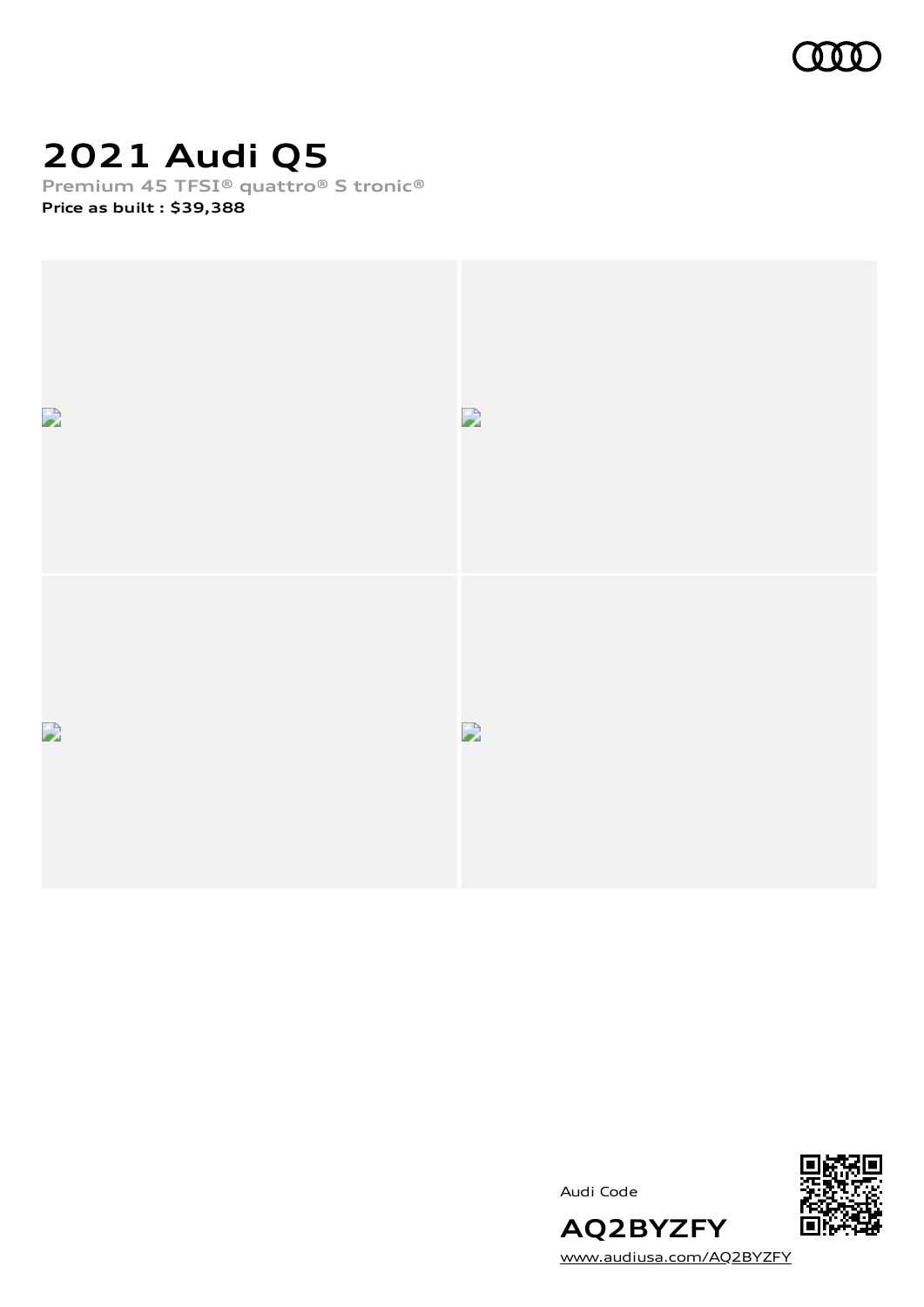### **Summary**

#### **Audi 2021 Audi Q5** Premium 45 TFSI® quattro® S tronic®

**Price as buil[t](#page-8-0)** \$39,388

#### **Exterior colour**

Brilliant Black

#### $\overline{\phantom{a}}$

#### **Further Information**

|                 | N٥           |
|-----------------|--------------|
| Mileage         | 19,352 miles |
| Type of vehicle | Used car     |

**Warranty**

#### **Interior colour**

| Seats     | Black with Rock Gray stitching |
|-----------|--------------------------------|
| Dashboard | Black                          |
| Carpet    | Black                          |
| Headliner | Gray                           |

#### **Audi Code** AQ2BYZFY

**Your configuration on www.audiusa.com** [www.audiusa.com/AQ2BYZFY](https://www.audiusa.com/AQ2BYZFY)

**Commission number** bded43840a0e09a830c0

#### **Technical Specifications**

| Engine type                  | 2.0-liter four-cylinder                       |
|------------------------------|-----------------------------------------------|
| stroke                       | Displacement/Bore and 1,984/82.5 x 92.8 cc/mm |
| Max. output                  | 261 HP                                        |
| Torque                       | 273 lb-ft@rpm                                 |
| Top track speed              | 130 mph $1$                                   |
| Acceleration (0 - 60<br>mph) | 5.7 seconds                                   |
| Recommended fuel             | Premium                                       |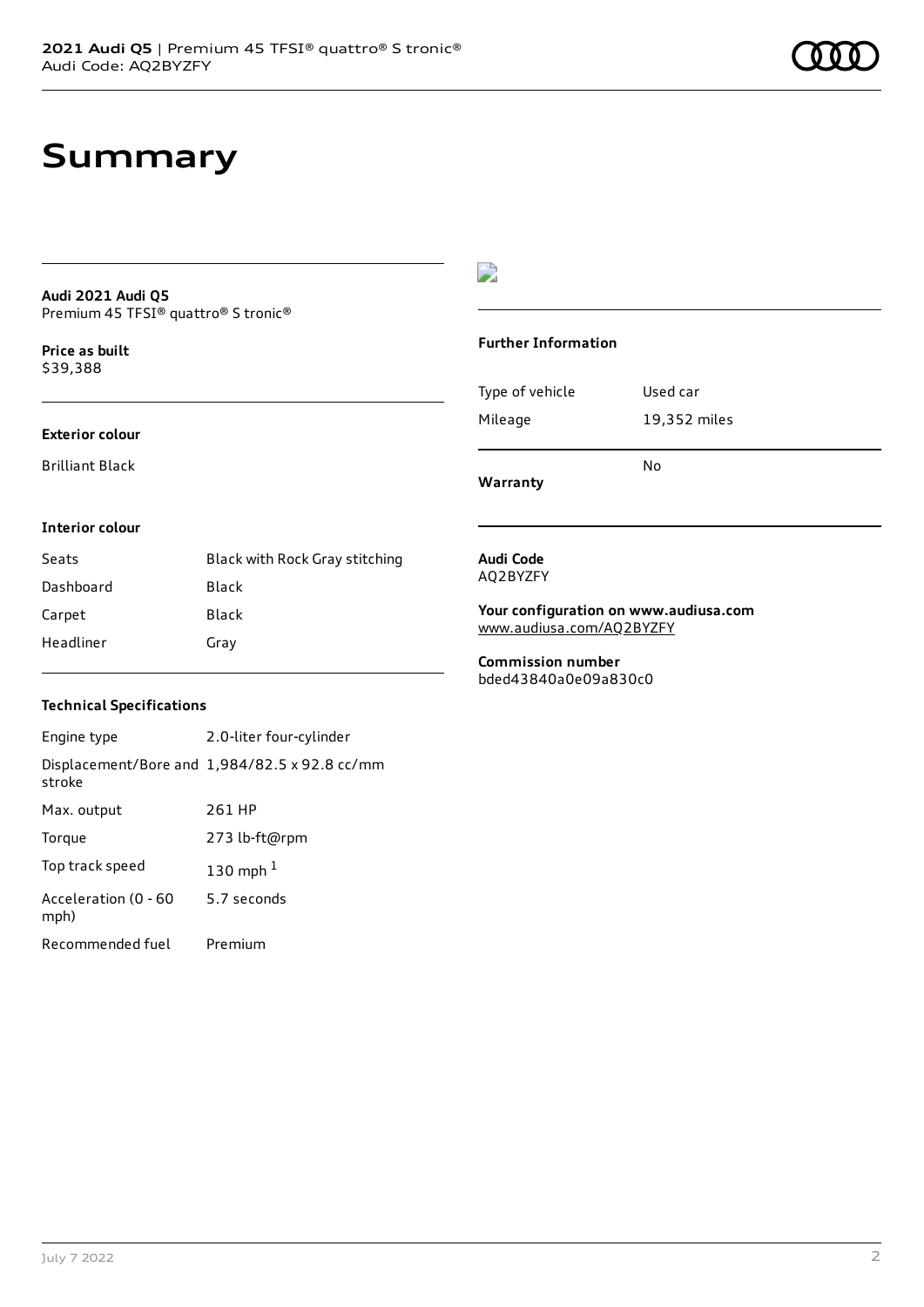### **Standard features**

### **Safety and Security**

| 4X3             | Advanced Airbag Protection System                               |
|-----------------|-----------------------------------------------------------------|
| 4H <sub>5</sub> | Electronic rear child door locks                                |
| OZ7             | Speed-sensitive electromechanical power<br>steering system      |
| 7K6             | Tire-pressure monitoring system                                 |
| 4UB             | Driver and front passenger airbags                              |
| UH1             | Electromechanical parking brake                                 |
| 8T2             | Cruise control system                                           |
| VC <sub>2</sub> | Garage door opener (Homelink®)                                  |
| 418             | Remote keyless entry with push-button start                     |
| 3B7             | Lower Anchors and Tethers for Children<br>(LATCH) in rear seats |
|                 |                                                                 |

#### **Exterior**

| 1D8 | Trailer hitch provision                           |
|-----|---------------------------------------------------|
| 6XD | Power-adjustable, heated exterior side<br>mirrors |
| 1S1 | Tool kit and floor jack                           |
| 1BA | Standard suspension                               |
| 3S1 | Aluminum roof rails                               |
| 511 | Tailgate roof spoiler                             |
| 8IT | Full LED headlights with DRL signature            |
| HX2 | 235/60 R18 all-season tires                       |
| 8VM | LED taillights with dynamic turn signal           |
| VJ1 | Full paint finish                                 |
| 4KC | Heat-insulating side and rear windows             |
| 47B | Aluminum trim around exterior windows             |

#### **Exterior**

41V 18" 5-arm-star design wheels with all-season tires

#### **Interior**

| QE1        | Storage package                                                                            |
|------------|--------------------------------------------------------------------------------------------|
| 4M3        | Four beverage holders                                                                      |
| 7M1        | Aluminum front door sill inlays                                                            |
| 6N)        | Light cloth headliner                                                                      |
| <b>9AQ</b> | Three-zone automatic climate control<br>system                                             |
| 4L7        | Auto-dimming interior rear view mirror with<br>digital compass and Integrated Toll Module® |
| QQ1        | LED interior lighting package                                                              |
| 1XW        | Three-spoke multifunction steering wheel<br>with shift paddles                             |
| 6E3        | Front center armrest                                                                       |
| 7F9        | Leather-wrapped gear selector                                                              |
| 4E7        | Power tailgate                                                                             |
| 5XF        | Driver and front-passenger extendable sun<br>visors with illuminated vanity mirrors        |
| 3NS        | Sliding, split folding 40/20/40 rear<br>seatbacks with adjustable recline                  |
| N1P        | Leather seat covers                                                                        |
| 4A3        | <b>Heated front seats</b>                                                                  |
| 5MP        | Brown Walnut Wood inlays                                                                   |
|            |                                                                                            |

#### **Infotainment and Driver Assistance**

| 6K9 | Audi pre sense <sup>®</sup> city |
|-----|----------------------------------|
| 2H1 | Audi drive select                |

### **(1/2)**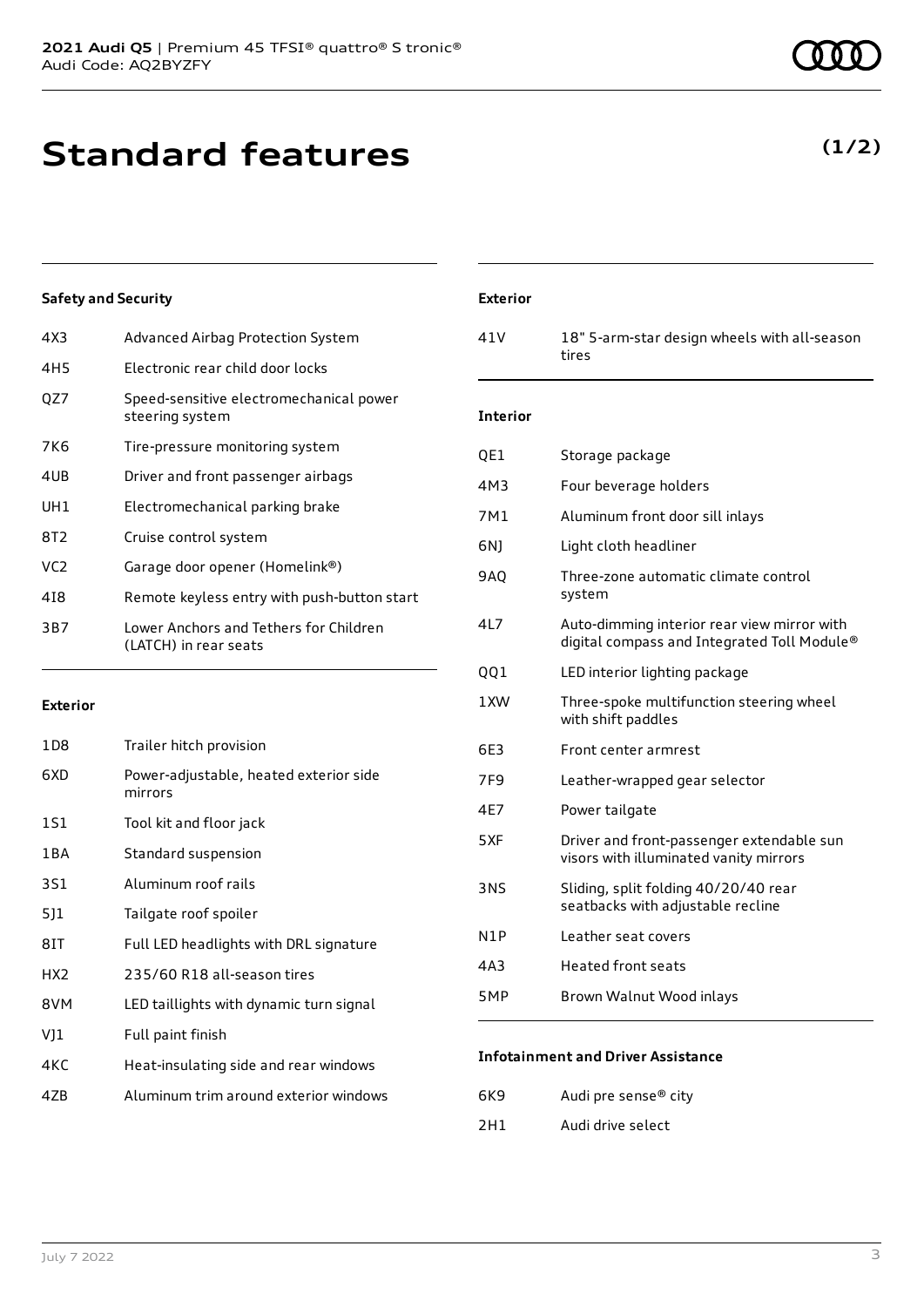## **Standard features**

#### **Infotainment and Driver Assistance**

- IU1 Audi smartphone interface IW3 Audi connect® CARE assistance and security services (limited time subscription)
- 7X2 Parking system plus
- 7W3 Audi pre sense® basic and rear
- KA2 Rear view camera
- 8G1 High beam assist
- 9VD Audi sound system
- 9S7 7.0" color driver information system
- 7Y1 Audi side assist
- 6I3 Audi active lane assist
- 9ZX Preparation for mobile phone (Bluetooth®) with streaming audio



### **(2/2)**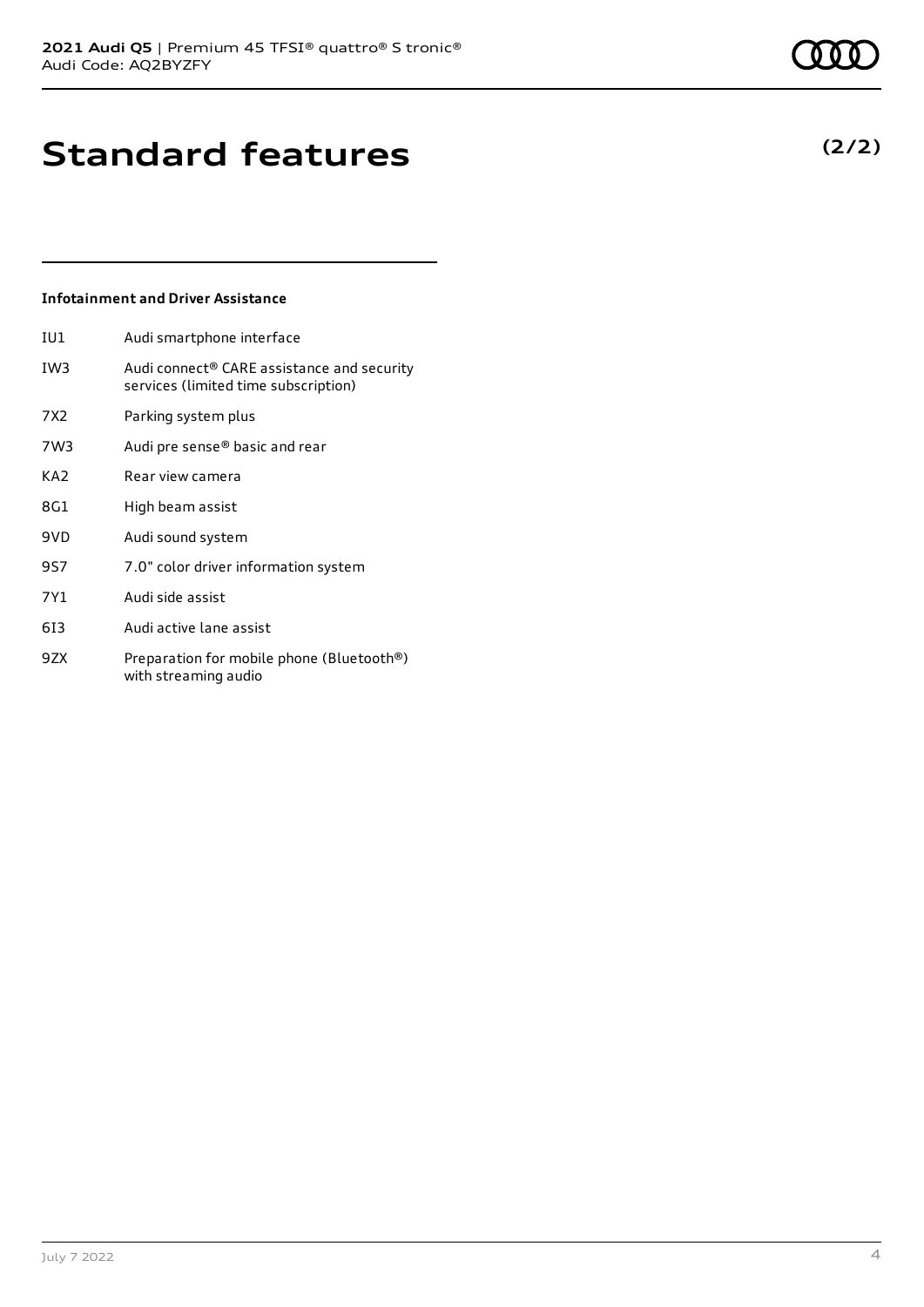## **Dealer remarks**

CARFAX One-Owner. Black with Leather Seating Surfaces, ABS brakes, Alloy wheels, Compass, Electronic Stability Control, Front dual zone A/C, Heated door mirrors, Heated front seats, Illuminated entry, Low tire pressure warning, Power Liftgate, Remote keyless entry, Traction control. 2021 Audi Q5 Complete CARFAX vehicle history report is available. Come take the BEST TEST DRIVE ROUTE in California at Audi South Coast. Just a quick drive on the 5 freeway from Los Angeles or San Diego counties - Audi South Coast is located at the heart of Orange County in the Santa Ana Auto Mall, next to John Wayne Airport. All prices subject to change without prior notice. Dealer not responsible for clerical input errors and third party mistakes. Please verify all pricing with dealer. -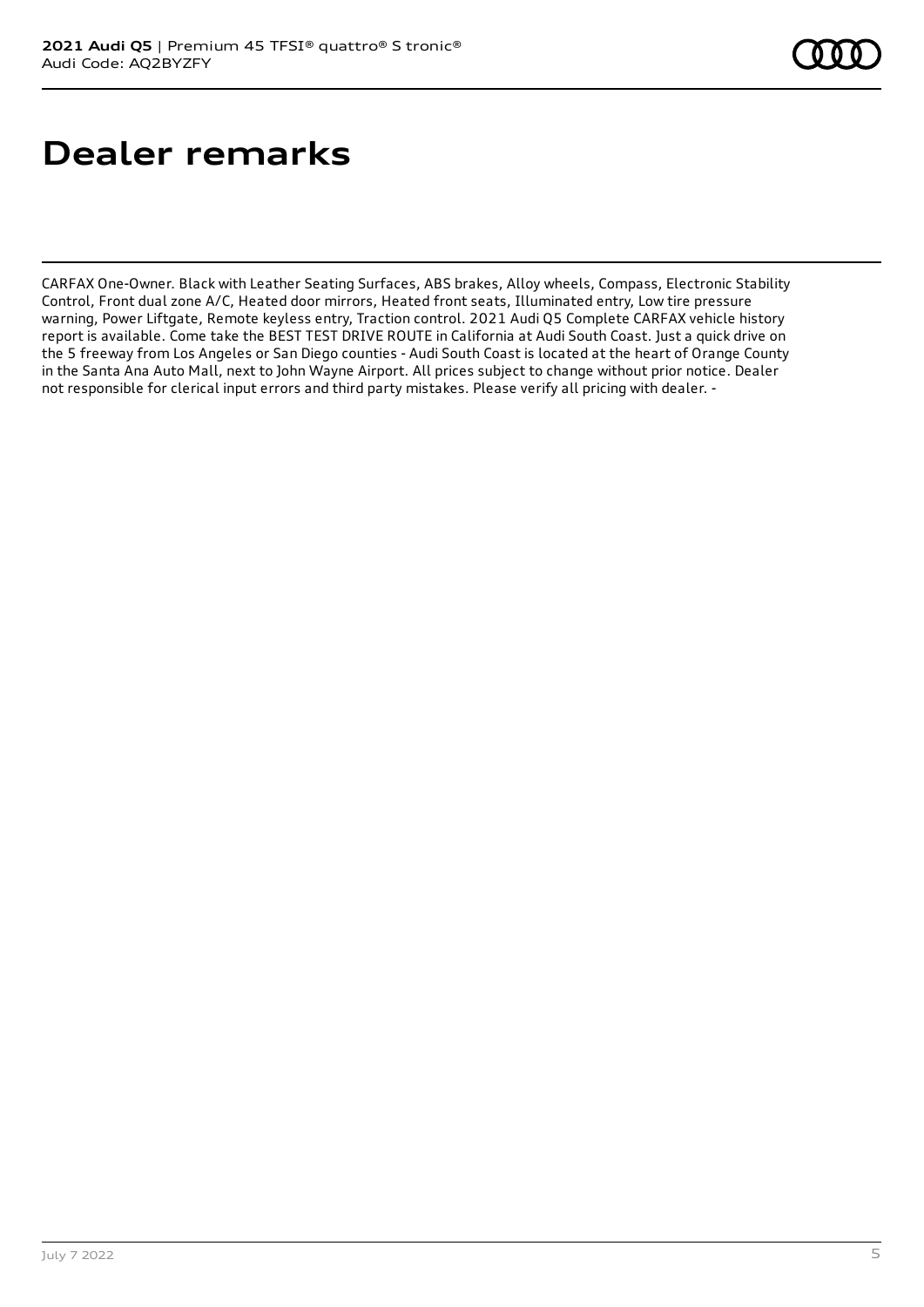# **Technical Specifications**

**(1/2)**

| <b>Engineering   Performance</b>            |                                                                       | <b>Steering</b>                            |                                                                                |
|---------------------------------------------|-----------------------------------------------------------------------|--------------------------------------------|--------------------------------------------------------------------------------|
| Engine type                                 | 2.0-liter four-cylinder                                               | Steering type                              | Electromechanical progressive                                                  |
| Power Level                                 | 45                                                                    |                                            | steering system                                                                |
| Max. output                                 | 261 HP                                                                | Turning diameter, curb- 38.7 ft<br>to-curb |                                                                                |
| Displacement                                | 2.0 l                                                                 | Steering ratio                             | 15.9:1                                                                         |
| Towing capacity                             | 4,400 lb                                                              |                                            |                                                                                |
| Torque                                      | 273 lb-ft@rpm                                                         | Suspension                                 |                                                                                |
| Valvetrain                                  | 16-valve DOHC with Audi valvelift<br>system and variable valve timing | Front axle                                 | Five-link suspension - Audi comfort                                            |
| Acceleration (0 - 60                        | 5.7 seconds                                                           |                                            | suspension                                                                     |
| mph)                                        |                                                                       | Rear axle                                  | Five-link suspension - Audi comfort<br>suspension                              |
| Engine block                                | Cast-iron                                                             |                                            |                                                                                |
| Induction/fuel injection Turbocharged/TFSI® |                                                                       |                                            |                                                                                |
| Cylinder head                               | Aluminum-alloy                                                        | <b>Brakes</b>                              |                                                                                |
| stroke                                      | Displacement/Bore and 1,984/82.5 x 92.8 cc/mm                         | Front brakes                               | 13.3 (ventilated disc) in                                                      |
| Top track speed <sup>1</sup>                | 130 mph                                                               | Rear brakes                                | 13.0 (ventilated disc) in                                                      |
| <b>Electrical system</b>                    |                                                                       | <b>Body</b>                                |                                                                                |
| Hybrid engine                               | 12-volt Mild Hybrid Electric Vehicle<br>(MHEV) technology             | Material                                   | Lightweight technology-multi-<br>material construction (steel and<br>aluminum) |
| Transmission   Drivetrain                   |                                                                       | <b>Warranty   Maintenance</b>              |                                                                                |

| Drivetrain type | quattro <sup>®</sup> all-wheel drive with ultra <sup>®</sup><br>technology |
|-----------------|----------------------------------------------------------------------------|
| Transmission    | Seven-speed S tronic <sup>®</sup> dual-clutch<br>automatic transmission    |

| Warranty | 4-year/50,000-mile Audi New |
|----------|-----------------------------|
|          | Vehicle Limited Warranty    |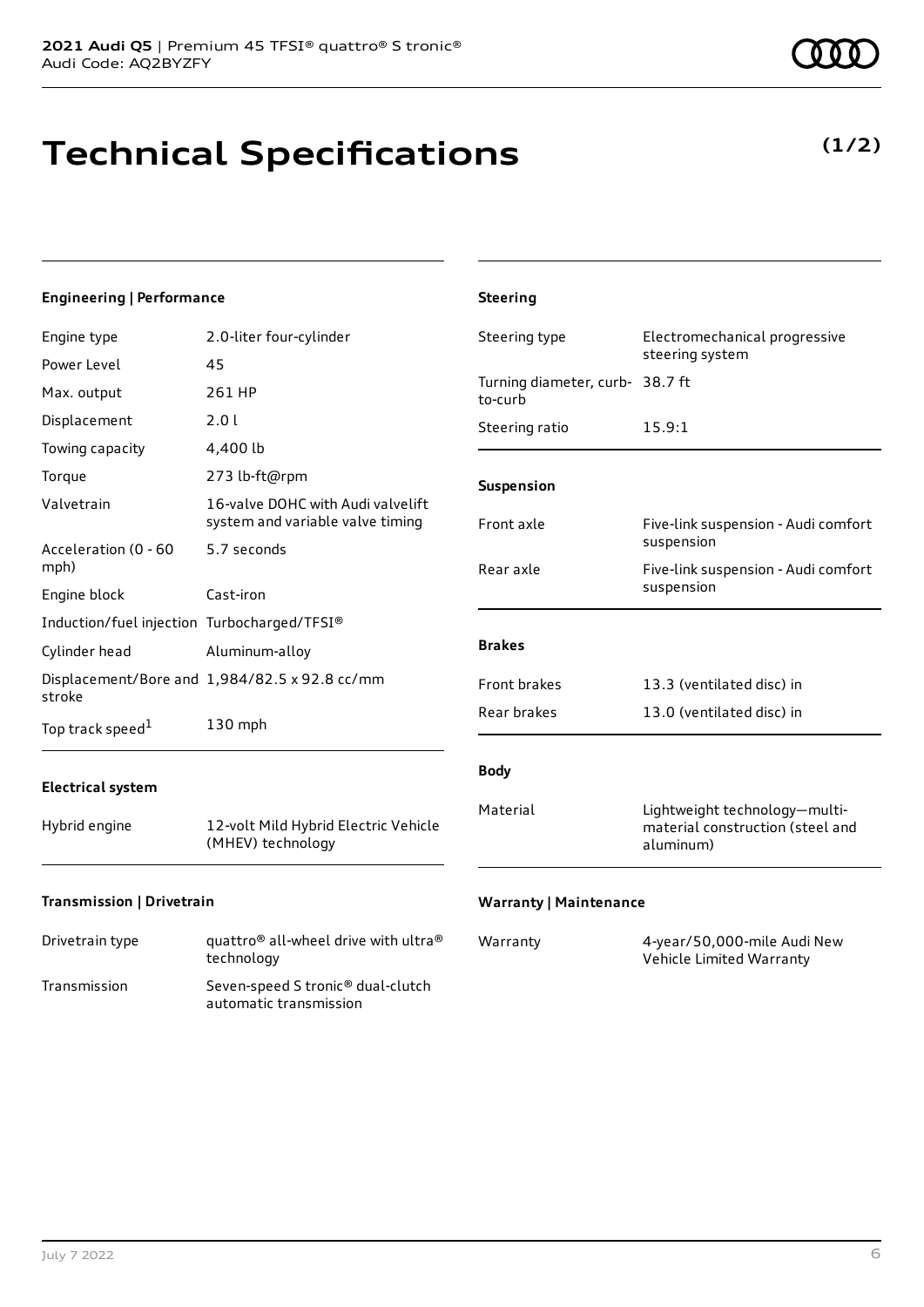### **Technical Specifications**

#### **Exterior Measurements**

| Height                           | 65.5 in  |
|----------------------------------|----------|
| Overall width without<br>mirrors | 74.5 in  |
| Length                           | 184.3 in |
| Wheelbase                        | 111.0 in |
| Overall width with<br>mirrors    | 84.2 in  |
| Track rear                       | 63.3 in  |
| Track front                      | 63.6 in  |
| Curb weight                      | 4,079 lb |

#### **Interior measurements**

| Seating capacity                          | 5                                                  |
|-------------------------------------------|----------------------------------------------------|
| Shoulder room, rear                       | 56.5 in                                            |
| Head room with front<br>sunroof           | 38.1 in                                            |
| Leg room, rear                            | 38.0 in                                            |
| Shoulder room, front                      | 57.7 in                                            |
| Head room with rear<br>sunroof            | 37.7 in                                            |
| Head room, rear                           | 39.3 in                                            |
| Leg room, front                           | 40.9 in                                            |
| Head room, front                          | 39.6 in                                            |
| Cargo volume, rear<br>seatbacks up/folded | 25.8/54.0 (25.6/53.5 with<br>sunroof) cu ft, cu ft |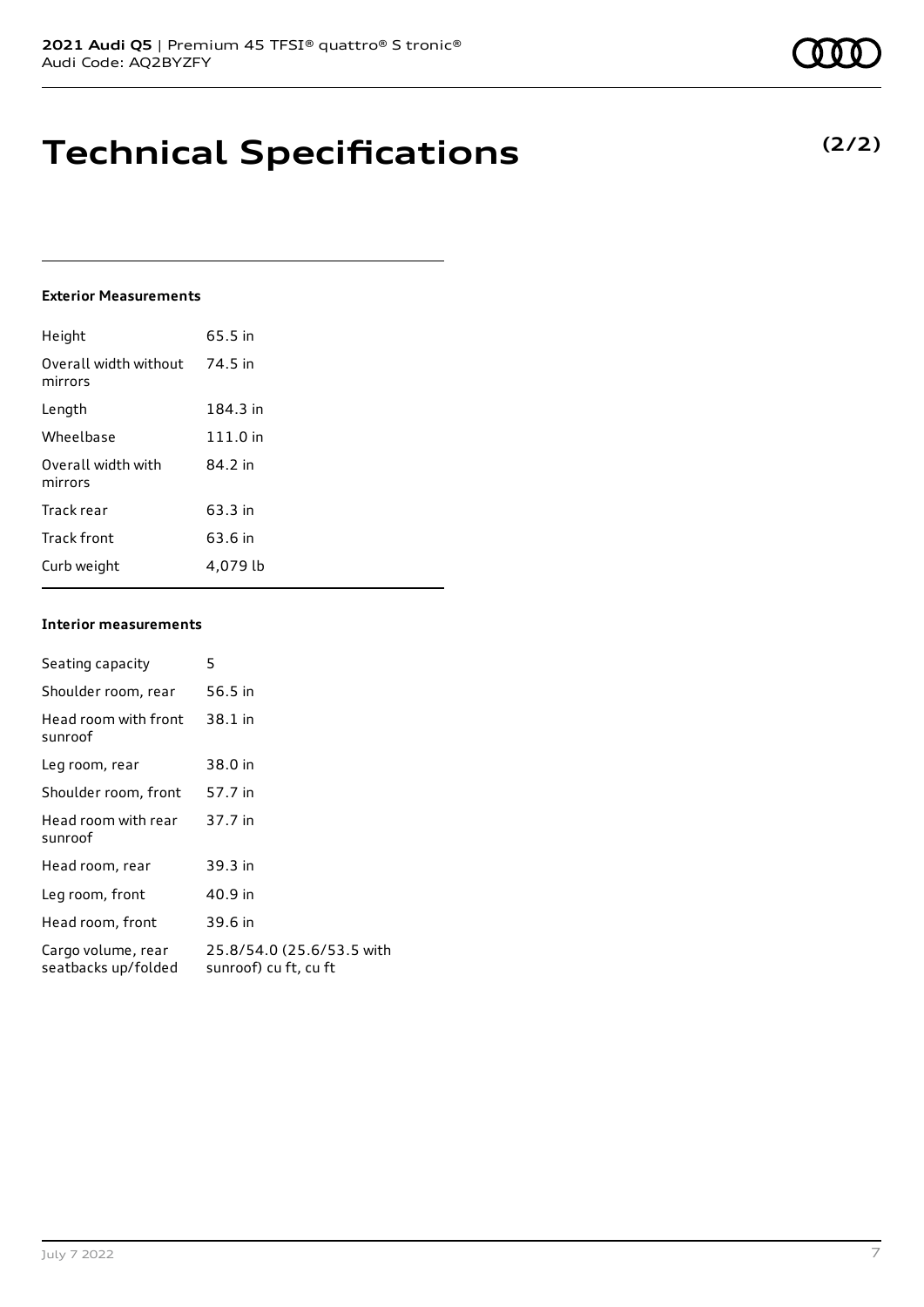

### **Contact**

Dealer **Audi South Coast**

1425 Auto Mall Dr 92705 Santa Ana CA

Phone: +17149737766 FAX: 7145507285

www: [https://www.audisouthcoast.com](https://www.audisouthcoast.com/)